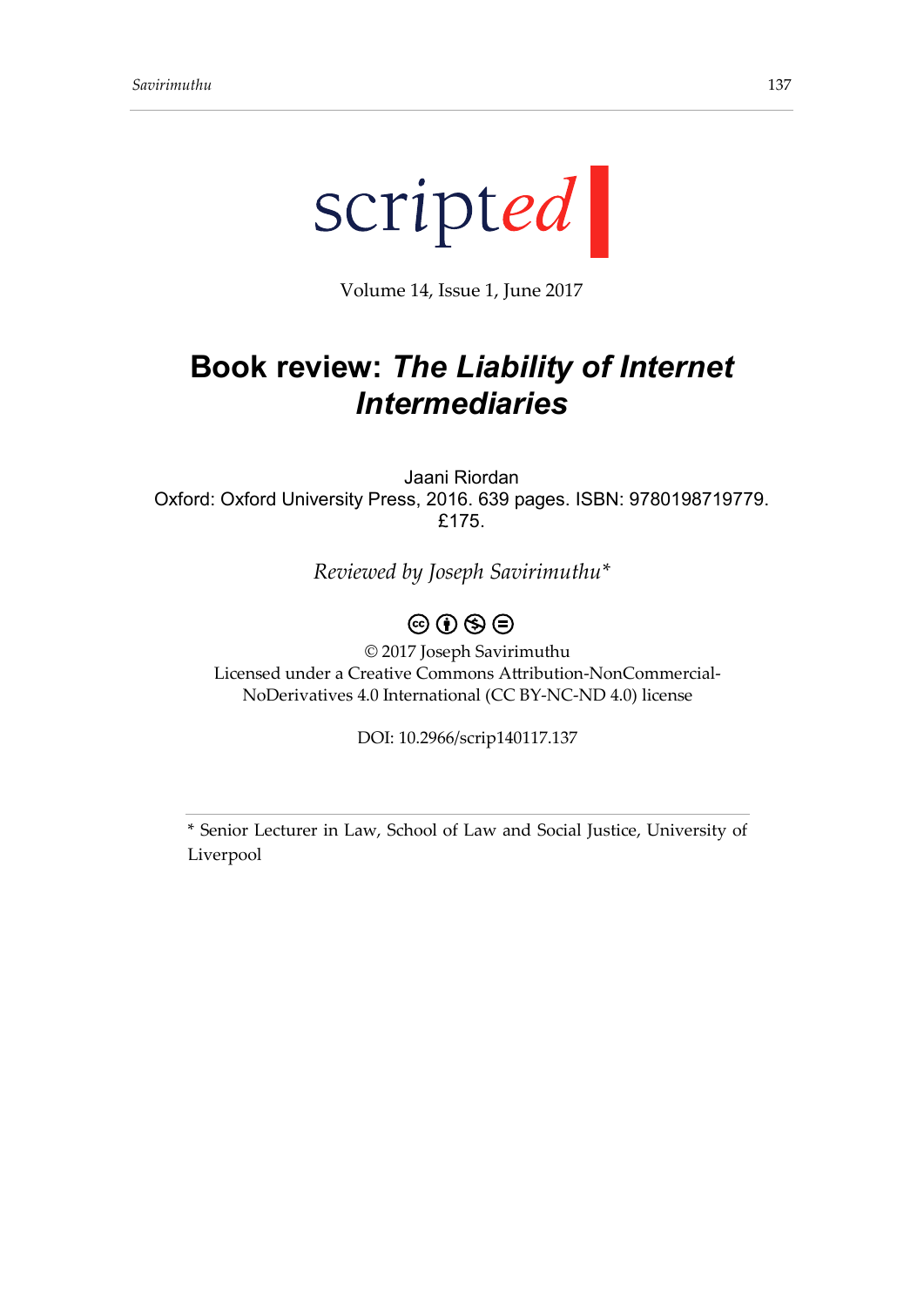-

Jaani Riordan's recent book, *The Liability of Internet Intermediaries*, maps the legal issues arising from the mediated environment of information flows. It is a timely book: in its recent communication, *Digital Single Market Strategy* (DSMS), the EU Commission identified Internet intermediaries and platforms such as search engines, social media and commercial communication service providers as central to the lifeblood of the digital economy.<sup>1</sup> This said, the subject of intermediary liability is not new. The early jurisprudence on intermediary liability in the field of Cyberlaw reveals the complex balancing processes in play as rules were put in place to enable economies of scale and innovation opportunities to be leveraged; legislators and the judiciary were tasked with articulating how best emerging governance challenges were to be addressed. Yet, the urgency to revisit the subject has heightened with the transformation of mediated communication and service environments since the enactment of the EU E-Commerce Directive in 2000.<sup>2</sup> *The Liability of Internet Intermediaries* provides an important resource not only in terms of aiding our understanding on the preceding history of regulatory and policy challenges, but also in providing us with a set of narratives to facilitate informed discussion on the role and limits to liability rules within the context of the digital economy:

The liability of internet intermediaries too often reflects '[t] hat codeless myriad of precedent' and 'wilderness of single instances'. In charting the boundaries of liability and seeking to draw

<sup>1</sup> European Commission, *Communication from the Commission to the European Parliament, the Council, the European Economic and Social Committee and Social Committee and the Committee of the Regions, A Digital Single Market Strategy for Europe 4 See European Commission, Communication: A Digital Single Market Strategy for Europe*, COM(2015) 192 final, 6 May 2015, para. 3.3.

<sup>&</sup>lt;sup>2</sup> Directive 2000/31/EC of the European Parliament and of the Council of 8 June 2000 on certain legal aspects of information society services, in particular electronic commerce, in the Internal Market ('Directive on electronic commerce').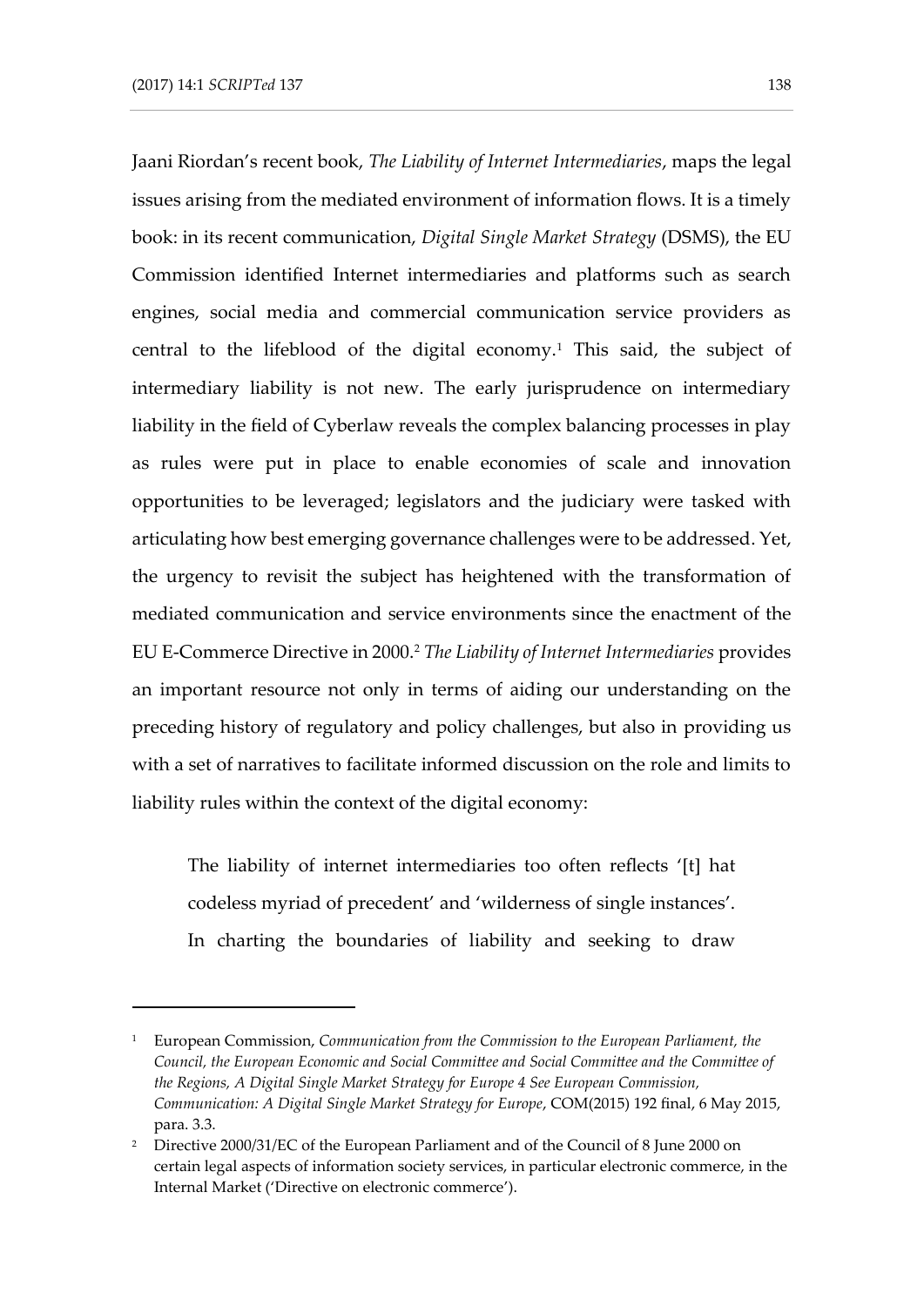connections between different areas of law, it is hoped that this work assists courts, practitioners, and scholars in developing clearer and more coherent rules to govern the next generation of internet intermediaries and disputes involving their services. (p. 3)

Scholars, students and practitioners will find the book a capacious resource, with issues clearly identified and supported by considerable research and empirical evidence. The book is set out in four parts and its ambitions can be gleaned from the terrain covered: the evolution of technological infrastructures mediating the spaces for information flows (Part I); substantive and evidentiary challenges confronting intermediaries (Part II); attribution of responsibility and liability for infringing acts of third parties (Part III); remedies, obligations and defeasibility rules (Part IV); and miscellaneous rules governing data retention and costs (Part V).

The first two chapters provide a good overview of the issues to be discussed in the book and alert readers to the way Internet intermediaries are depicted in policy and judicial deliberations (p. 31). The detailed discussion and analysis of the issues raised by Internet intermediaries is preceded by mapping the identity and role of information services providers, distinguishing as a consequence those who are mere conduits to those providing hosting, content and communication services. The network layer model sketched by Riordan provides an important taxonomy which helps contextualise liability issues and policy considerations that invariably implicate the standard setting process (pp. 36-46).

Chapters 3 and 4 also help situate understanding of conflicts, tensions and disputes that stem from information flows and interactions being mediated by Internet intermediaries. Chapter 3 is a slight departure from orthodox treatment of the subject. The usefulness of the chapter lies very much in pre-empting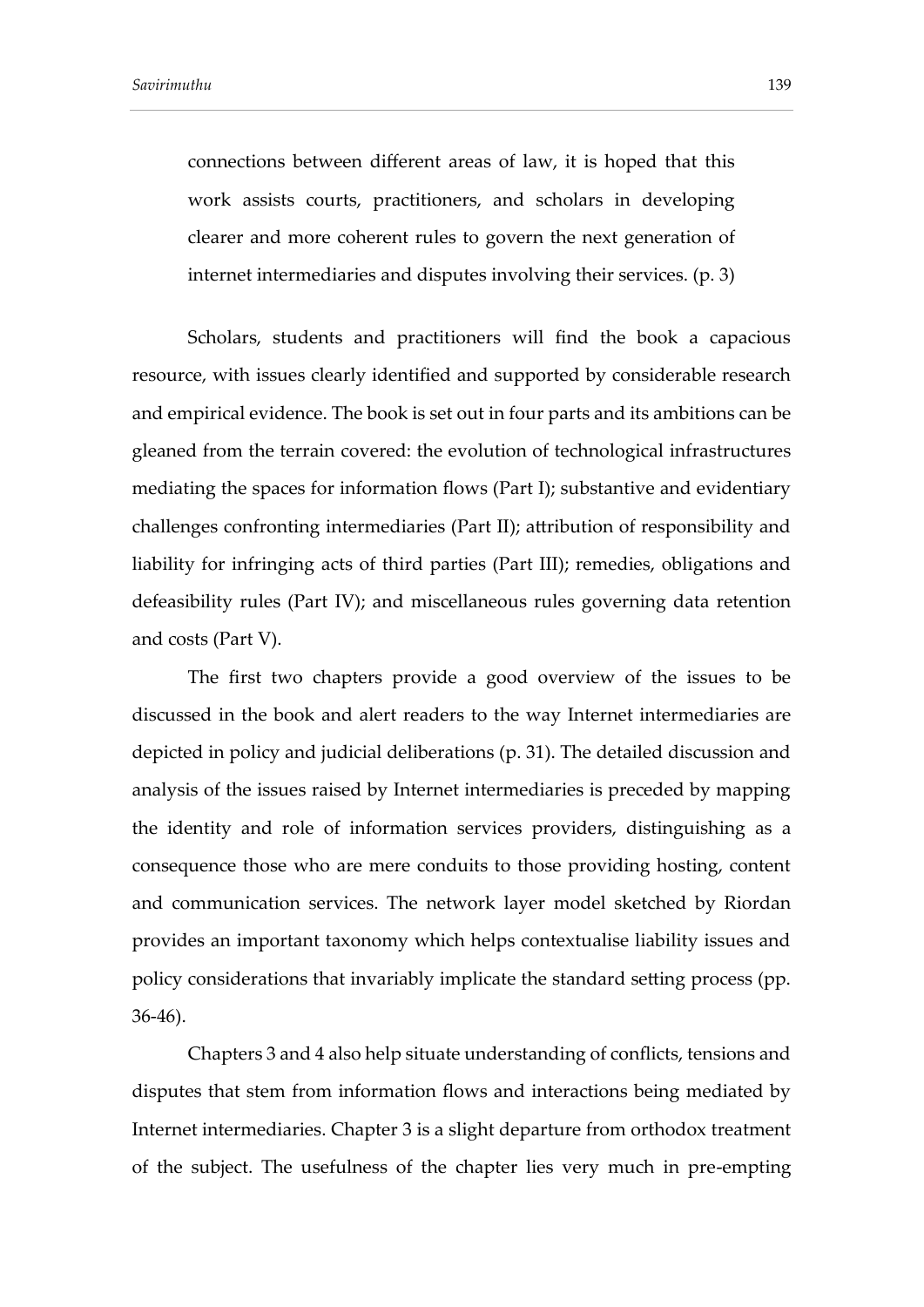questions about identifying defendants, evidence-gathering challenges and strategies for arresting problems or risks of litigation. The Norwich Pharmacal Order and identity disclosure issues have become a recent feature of Internet intermediary liability. Cases such as *CTB v News Group Newspapers Ltd*<sup>3</sup> ("Big Brother celebrity"), *Jeremy Clarkson v Alexandra Hall (formerly known as AMM v HXW*)<sup>4</sup> and *Applause Store Productions Ltd & Anor v Raphael<sup>5</sup> resonate with much* of the careful analysis in Chapter 4. The discussion also surveys some risk assessment strategies that could be deployed so that "speculative invoicing", bulk or indiscriminate disclosures do not compromise safeguards for individuals or give rise to onerous compliance costs (pp. 87-112). The sheer breadth of the topics do not detract from the verve with which leading cases and technical issues are covered. For example, immunity issues in copyright disputes arising in cases such as *Newzbin*<sup>6</sup> and *Dramatico*<sup>7</sup> are carefully analysed and considered alongside efficient enforcement strategies (pp. 150-162).

Chapter 7 examines the substantive rules on trademarks and common law rules on passing off, and there is also a useful coverage of the dispute mechanism processes for domain names. Chapter 8 shines the spotlight on defamation and illustrates how standards of accountability continue to evolve and together with the need to provide effective justice and the seemingly increasing use of metaphors to limit scope of Internet intermediary liability (pp. 236-252). The recent ruling *in Monroe v Hopkins* shows that the roles of communication platform providers are never far away.<sup>8</sup> Confidentiality and misuse of private information

-

<sup>3</sup> [2011] EWHC 1232 (QB).

<sup>4</sup> [2010] EWHC 2457.

<sup>5</sup> [2008] EWHC 1781 (QB).

<sup>6</sup> *Twentieth Century Fox Film Corp v Newzbin Ltd* [2010] EWHC 608 (Ch).

<sup>7</sup> *Dramatico Entertainment Ltd & Ors v British Sky Broadcasting Ltd & Ors* [2012] EWHC 268 (Ch).

<sup>8</sup> [2017] EWHC 433 (QB).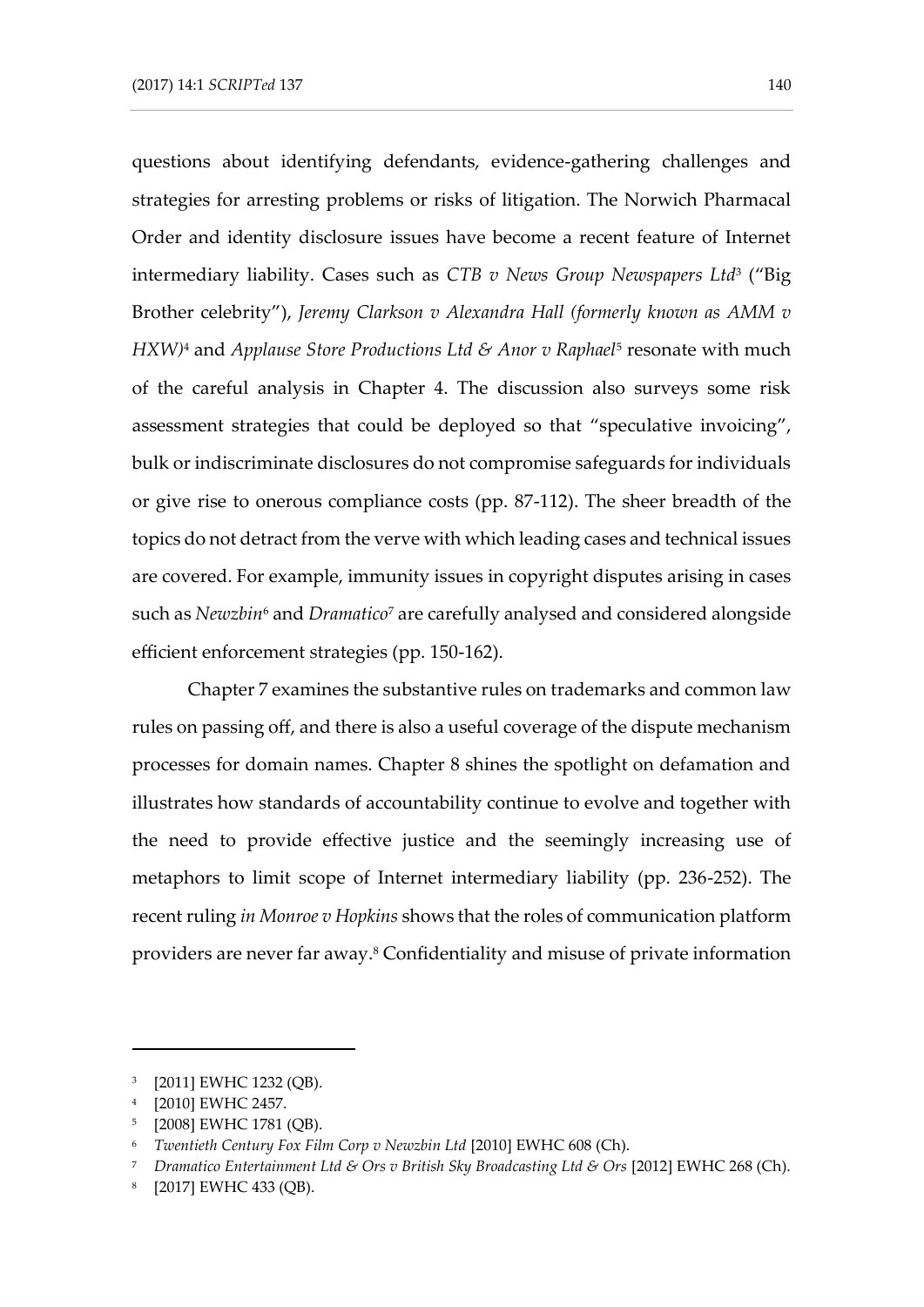is the focus of Chapter 9. Even if we agree with the observations of the House of Lords in *Campbell v MGN*<sup>9</sup> on the reach of equitable principles in light of human rights legislation, the concept of reasonable expectation of privacy and culpability will still have to be worked through where flows of information are driven by algorithms (pp. 279-281).

Chapter 10 provides a good overview of data protection rules and devotes much of the discussion to the "right to be forgotten" case in *Google Spain*. <sup>10</sup> The analysis provides a balanced view of the ruling and reflects on the guidance provided by the UK's Information Commissioner's Office. The insights are extended to a deliberation of some of the practical implications of de-indexing personal data (pp. 328-344). It would have been interesting to know what Riordan would have made of the policy challenges identified by the Article 29 Working Party in its "Guidelines on the Implementation of the Court of Justice of the European Union Judgment on Google Spain SL and Inc. v Agencia Española de Protección de Datos (AEPD) and Mario Costeja González" (WP 225). Readers will also benefit from some reflections on the (draft) General Data Protection Regulation (pp. 347-352).

The subject of intermediary liability for illegal and inappropriate content has been a feature of debates on the UK's Digital Economy Bill. This subject is covered in Chapter 11. The tensions between access and control are particularly acute where child safety concerns are introduced into debates regarding the extent of Internet intermediary obligations. The chapter would have benefited from some consideration of ongoing scholarly and policy debates relating to the safety of children and their access to inappropriate or illegal content. The Children's Charities' Coalition on Internet Safety has been particularly

-

<sup>9</sup> [2004] UKHL 22.

<sup>10</sup> *Google Spain v AEPD and Mario Costeja González*, Case C-131/12 (CJEU) [2014].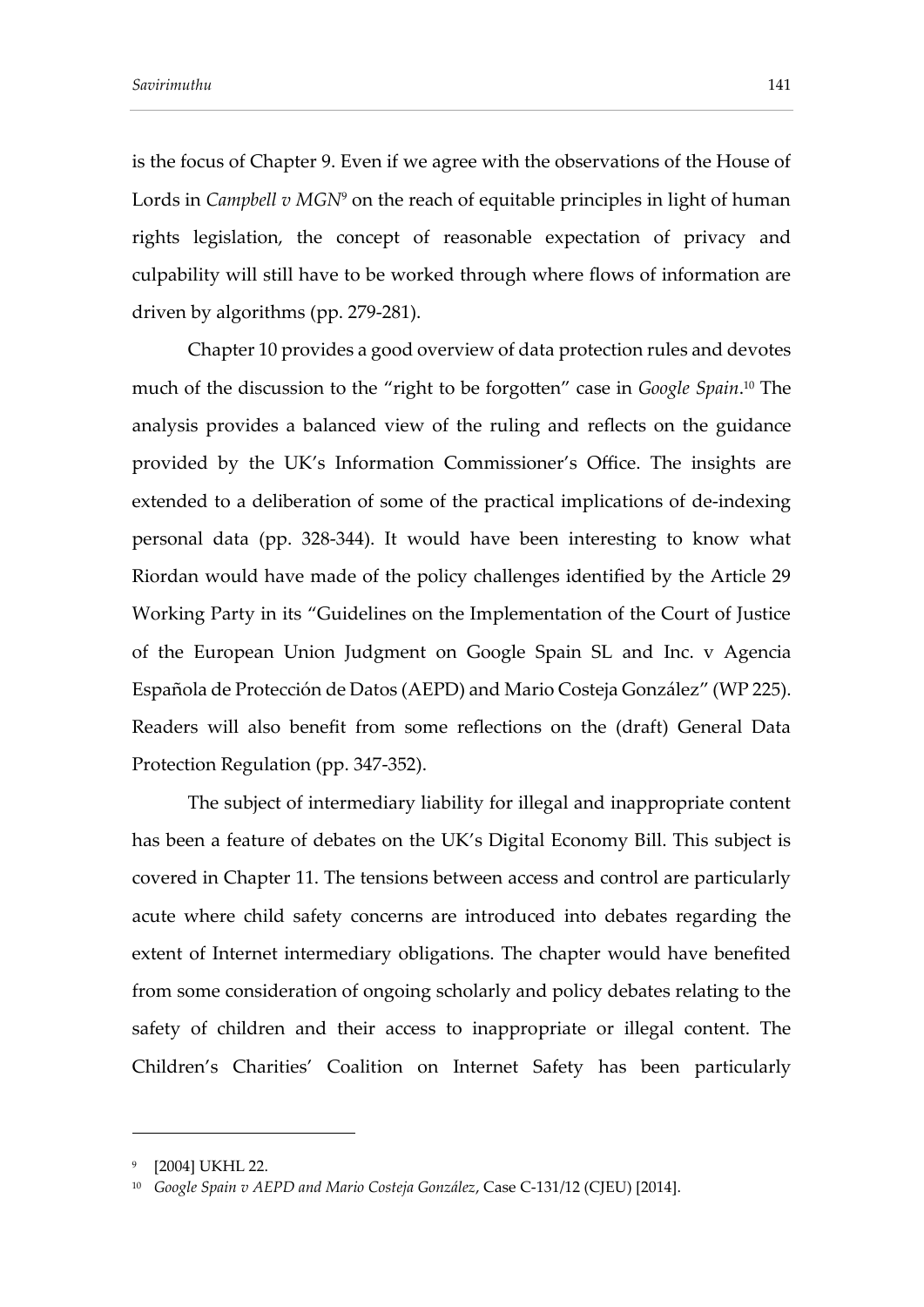-

instrumental in calling the UK government to increase the obligations on Internet intermediaries to block and filter content. According to their statement the current approach to self-regulation is far from being an effective response:

Whilst it is true that most of the commercial pornography publishers acknowledge their sites are not meant for minors and say minors are not welcome on them, in practice they have done little or nothing to inhibit access by minors and it seems clear to us that they won't unless and until they are compelled to do so by law or are otherwise highly incentivised.<sup>11</sup>

It is useful to note that in the EU Commission's *Public consultation on the regulatory environment for platforms, online intermediaries, data and cloud computing and the collaborative economy* (24 September 2015), policymakers envisage some revision on the way the E-Commerce Directive currently defines the role and responsibility of intermediaries on particular types of content.<sup>12</sup> That said, online intermediary responsibility for content is a double-edged sword, as seen for instance in the farcical events surrounding the BBC's Facebook-related child abuse report. 13

<sup>&</sup>lt;sup>11</sup> Children's Charities' Coalition on Internet Safety, "Briefing note on the Digital Economy Bill" (2016) available a[t http://www.chis.org.uk/2016/10/13/briefing-note-on-the-digital](http://www.chis.org.uk/2016/10/13/briefing-note-on-the-digital-economy-bill)[economy-bill](http://www.chis.org.uk/2016/10/13/briefing-note-on-the-digital-economy-bill) (accessed 1 June 2017).

<sup>12</sup> See also European Commission, *Communication from the Commission to the European Parliament, the Council, and the Economic and Social Committee, and the Committee of the Regions, Online Platforms and the Digital Single Market: Opportunities and Challenges for Europe*, COM(2016) 288 Final, 25 May 2016, p. 9. See also European Commission, "Fighting Illegal Online Hate Speech: First Assessment of the New Code of Conduct" (2016) available at [http://ec.europa.eu/newsroom/just/item-detail.cfm?item\\_id=50840](http://ec.europa.eu/newsroom/just/item-detail.cfm?item_id=50840) (accessed 1 June 2017).

<sup>&</sup>lt;sup>13</sup> Angus Crawford, "Facebook Failed to Remove Sexualised Images of Children" (2017) available at<http://www.bbc.co.uk/news/technology-39187929> (accessed 1 June 2017).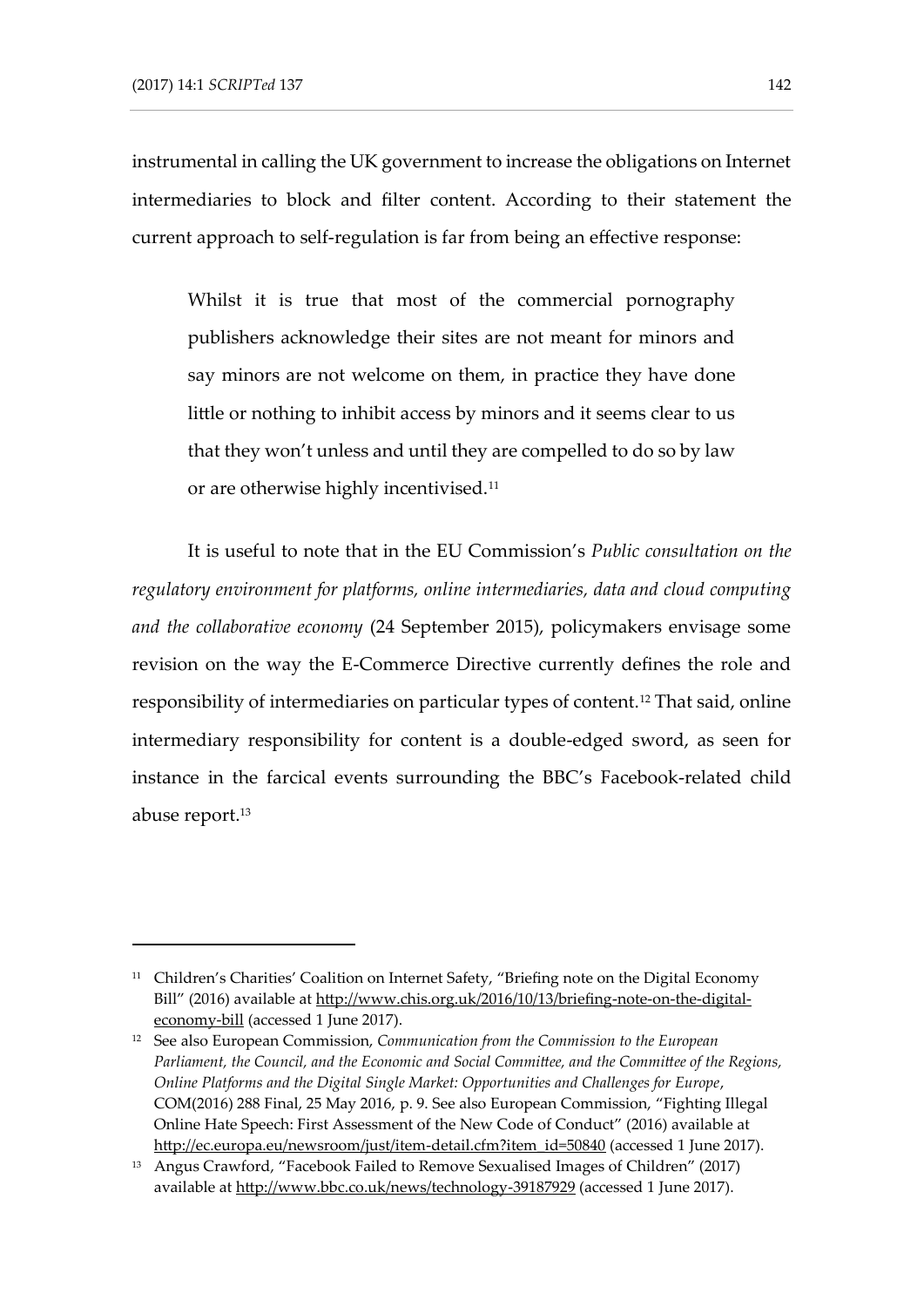-

Part IV provides an excellent coverage of immunity rules (Chapter 12), injunctions and blocking injunctions (Chapters 13 and 14), website blocking practices in Europe (Chapter 15) and De-indexing and Freezing Orders (Chapter 16). Part IV tidies up the subject of Internet intermediary liability by examining retention and interception of communications data (Chapter 17) and costs (Chapter 18). The discussion and analysis will resonate with judicial and legislative general reluctance for proactive monitoring and preference for the proportionality test.<sup>14</sup>

*The Liability of Internet Intermediaries* covers an impressive breadth of topics and reflects scholarly rigour in addressing the various issues. An interesting theme to emerge from the work, and in light of the results from the EU Public Consultation, is whether the construction of data-driven business models may be impacted by the ratcheting of obligations on Internet intermediaries.<sup>15</sup> In a post-Brexit UK, an overenthusiastic pro-liability stance could have implications for innovation, create considerable uncertainty and encroach into freedoms such as expression and privacy. Another theme relates to the question of whether markets in the data economy are equipped with tools to allocate and distribute risks efficiently and fairly. It would be the height of irony if policymakers and legislators assume that law can manage this environment's complexity and uncertainty. *The Liability of Internet Intermediaries* may help remind us that when seeking solutions, care must also be taken to ensure that we do not undermine business models that have served us quite well. Intellectual property, data

<sup>14</sup> *L'Oréal and Others*, Case C-487/07 (CJEU) [2009]; *L'Oréal and Others*, Case C-324/09 (CJEU) [2011]; *Promusicae*, Case C-275/06 (CJEU) [2008]; *SABAM*, Case C-360/10 (CJEU) [2012]; *Tele2 Sverige AB v Post- och telestyrelsen*, Case C-203/15 (CJEU) [2016].

<sup>&</sup>lt;sup>15</sup> European Commission, "Public Consultation on the Regulatory Environment for Platforms, Online Intermediaries, Data and Cloud Computing and the Collaborative Economy" (2015) available at [https://ec.europa.eu/digital-single-market/news/public-consultation-regulatory](https://ec.europa.eu/digital-single-market/news/public-consultation-regulatory-environment-platforms-online-intermediaries-data-and-cloud)[environment-platforms-online-intermediaries-data-and-cloud](https://ec.europa.eu/digital-single-market/news/public-consultation-regulatory-environment-platforms-online-intermediaries-data-and-cloud) (accessed 1 June 2017).